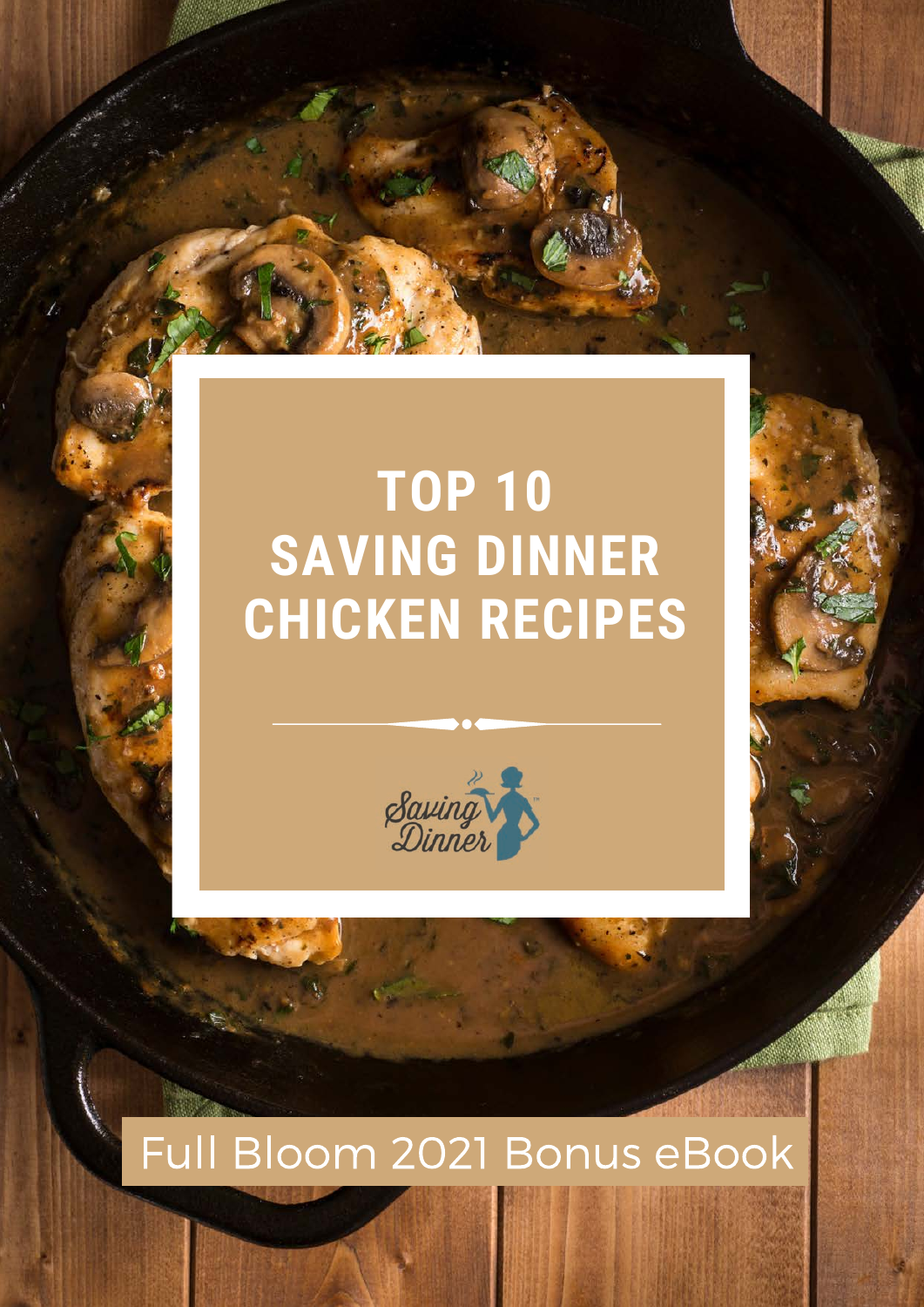# **CONTENTS**

Cilantro Lime Chicken 1. Zeus Chicken 2. Hot Garlic Chicken 3. Chicken Marsala 4. Mushroom and Oregano Chicken Thighs. 5. Thai Chicken Lettuce Wraps 6. Jalapeno Chicken Meatballs 7. Red Wine and Cherry Chicken 8. Skillet Curry Chicken 9. Chicken and Herby Dumplings 10.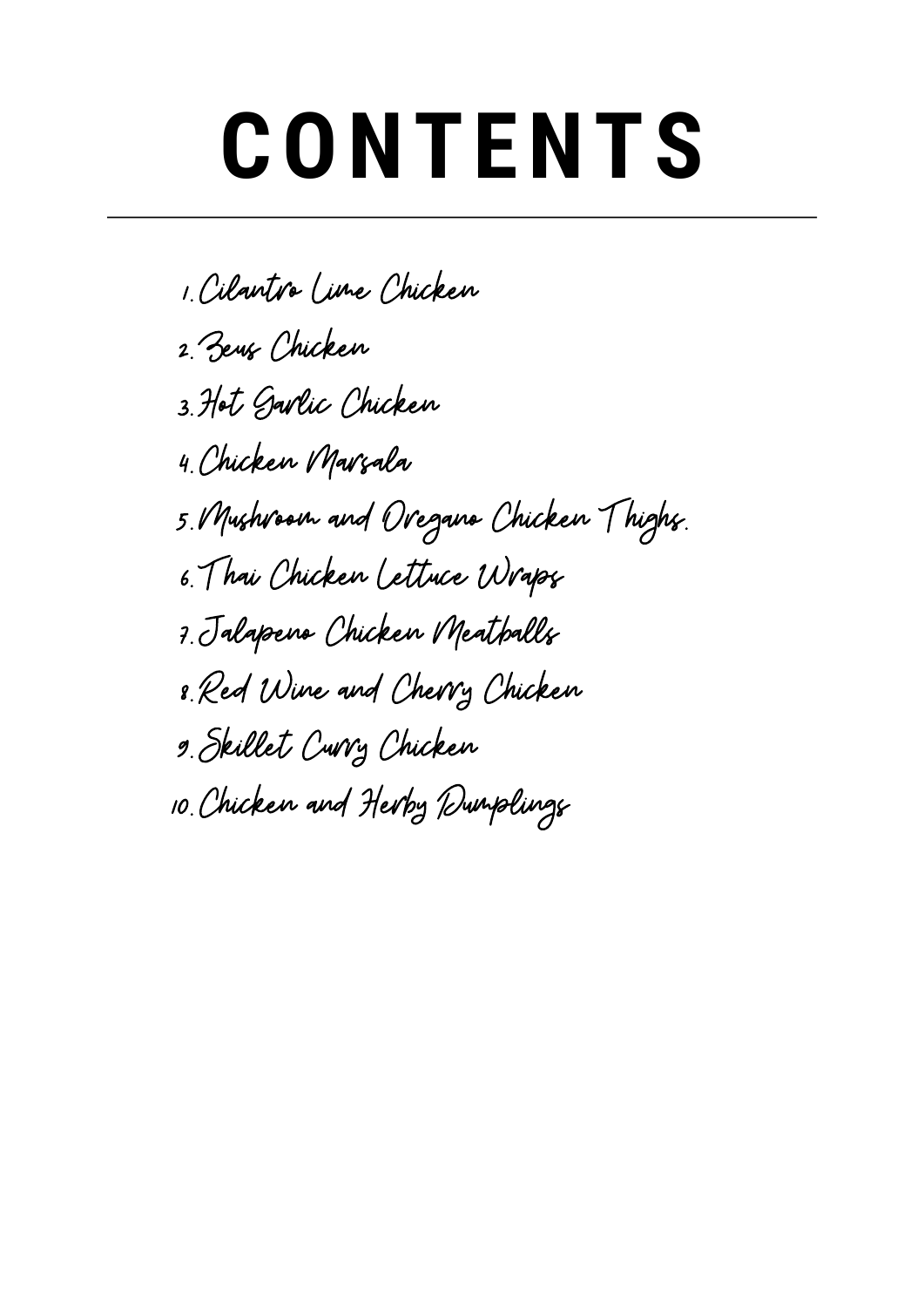Cilantro Lime Chicken

#### INGREDIENTS:

- 4 (6-oz.) boneless skinless chicken breast halves 1/2 cup lime juice 1/4 cup finely chopped cilantro 3 cloves garlic ,pressed
- 2 teaspoons sea salt
- 1 teaspoon freshly ground black pepper
- 2 tablespoons ghee ,or use coconut oil

#### INSTRUCTIONS:

Place chicken in a large zipper-topped plastic bag. In a medium bowl, whisk together lime juice, cilantro, garlic, salt and pepper. pour mixture over chicken. Seal bag and turn to coat well. Refrigerate as close as possible to 24 hours. At time of cooking, melt the ghee (or coconut oil) in a large skillet over medium-high heat. Add marinated chicken (discarding marinade and bag). Cook for 4 to 6 minutes per side or until juices run clear. Serve and enjoy!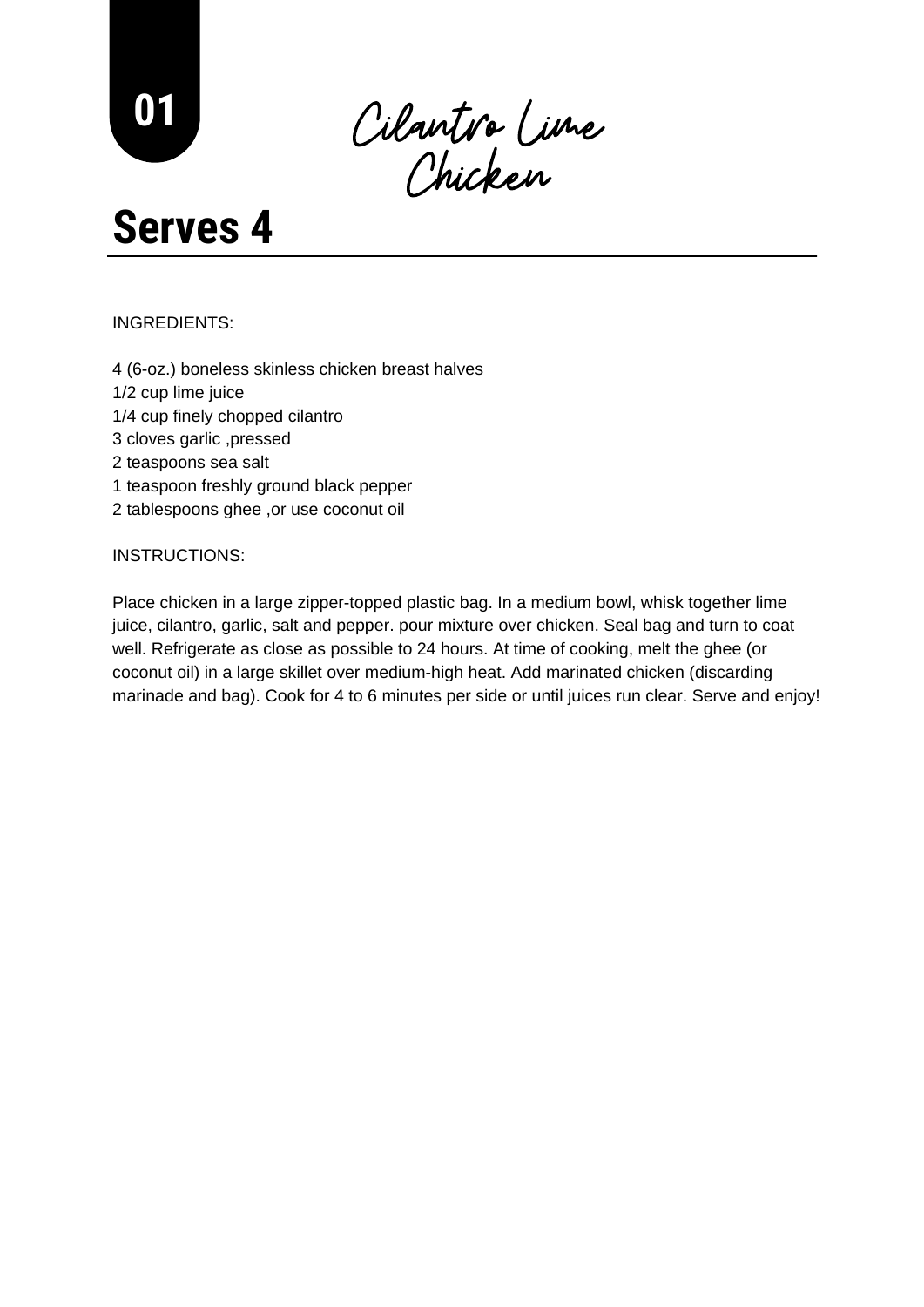Zues Chicken **<sup>02</sup>**

#### INGREDIENTS:

3 skinless boneless chicken breasts, sliced in strips Sea salt and freshly ground black pepper to taste 4 tablespoons grass fed butter, divided 1/2 red onion, chopped 3 cloves garlic, pressed 1 teaspoon paprika 1/2 teaspoon oregano 1 tablespoon tomato paste 3/4 cup red wine, (or use low sodium chicken broth) 1 (14 ounce) can crushed tomatoes 2 tablespoons fresh lemon juice 1 tablespoon balsamic vinegar 1/2 cup pitted Kalamata olives

INSTRUCTIONS:

Season sliced chicken with salt and pepper.

In a large skillet, over medium-high heat, melt 2 tablespoons butter. Add half of the seasoned chicken to the pan and cook 1 to 2 minutes on each side until cooked through. Set cooked chicken aside. Repeat with remaining chicken.

To the hot skillet, add butter and onions. Sauté onions for 2 to 3 minutes until soft. Add garlic and spices, stir for 20 seconds. Add tomato paste and red wine, scrape the skillet with a spoon to loosen browned bits. Simmer for 1 to 2 minutes.

Add remaining ingredients and reduce to low heat.

Simmer for 8 to 10 minutes.

Add cooked chicken and serve.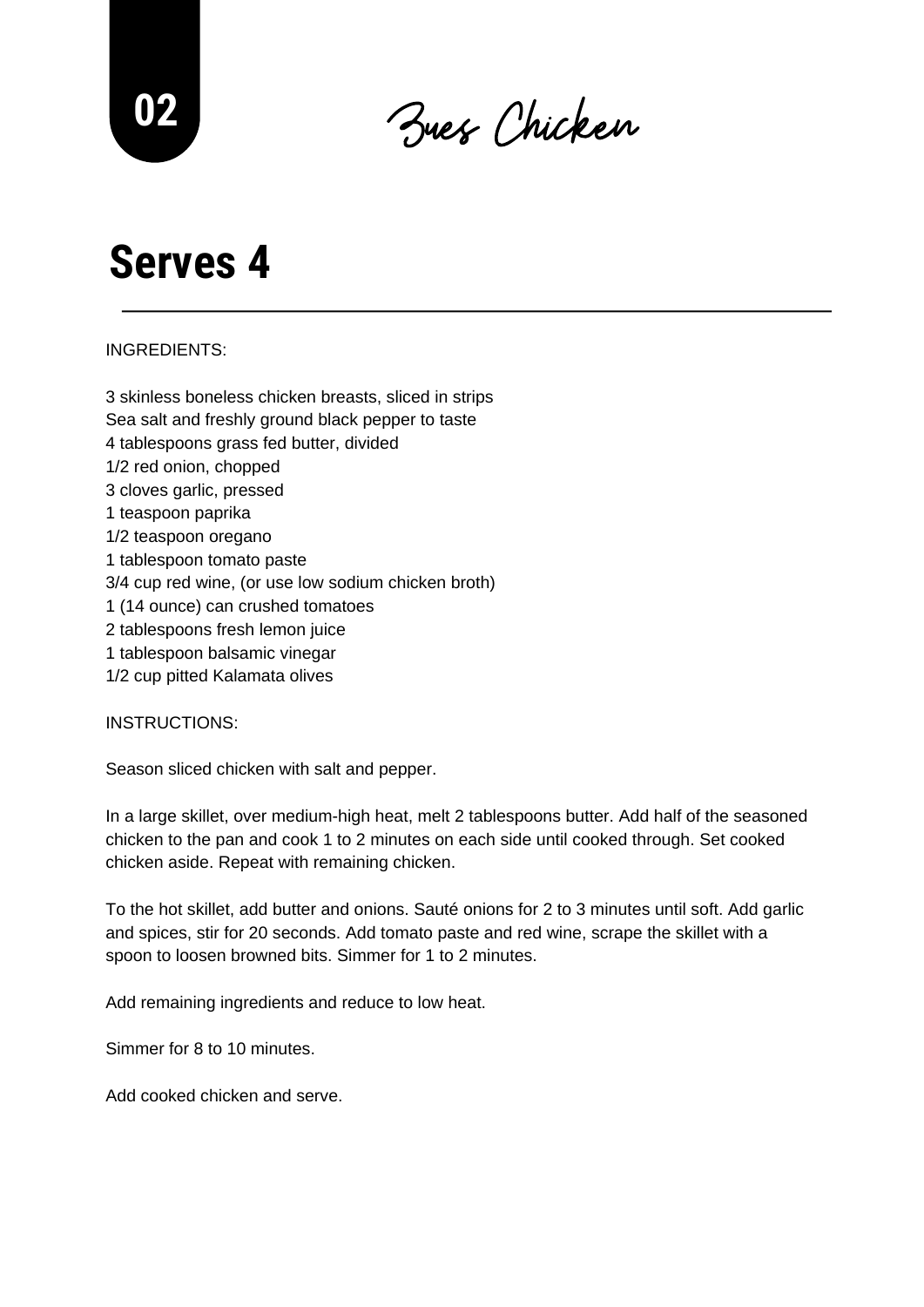Hot Garlic Chicken **<sup>03</sup>**

#### INGREDIENTS:

4 boneless skinless chicken breast halves 1/3 cup coco-aminos 3 tablespoons olive oil 4 cloves garlic ,pressed 3 teaspoons chili paste 1 teaspoon sea salt

#### INSTRUCTIONS:

Place chicken in a large zipper-topped plastic bag. In a small bowl, whisk together remaining ingredients (coco-aminos through salt) until well blended; pour mixture over chicken.

Seal the bag and turn to coat chicken until fully saturated; refrigerate overnight or for at least 4 hours.

At time of cooking, heat a large skillet over medium-high heat; remove chicken from marinade and add to skillet; sear for 4 to 6 minutes per side or until cooked through.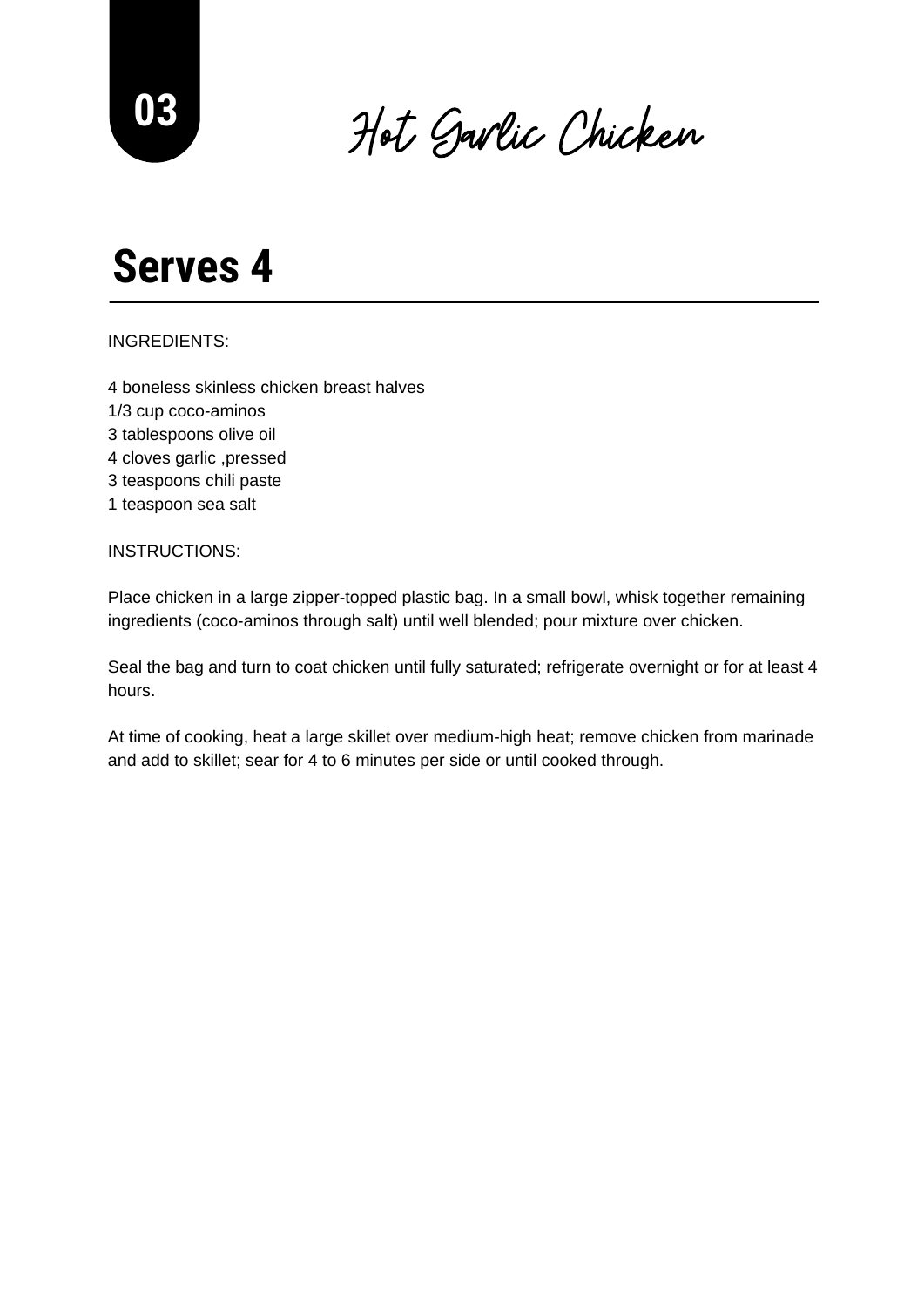Chicken Marsala **<sup>04</sup>**

#### INGREDIENTS:

4 (6-oz.) boneless skinless chicken breast halves Sea salt and freshly ground black pepper ,to taste 3 tablespoons olive oil 1 small onion ,chopped 4 ounces white button mushrooms ,sliced 1/2 cup dry Marsala wine (or use low sodium chicken broth) 2 tablespoons minced Italian parsley

INSTRUCTIONS:

Pound chicken pieces between two pieces of plastic wrap. Season with salt and pepper to taste. Heat the oil in a large skillet over medium-high heat. Add chicken and cook for 3 to 4 minutes per side or until juices run clear. Remove from skillet and cover with foil wrap to keep warm.

To the same skillet, add onion and mushrooms. Cook until soft, about 5 minutes. Add wine (or broth) to the pan and cook for 1 to 2 minutes. (At this point, judge the amount of liquid you want for the sauce. If you want more, add a little chicken broth.) Taste sauce and adjust seasonings. Pour vegetables and sauce over chicken and sprinkle with chopped parsley.

Serve and enjoy!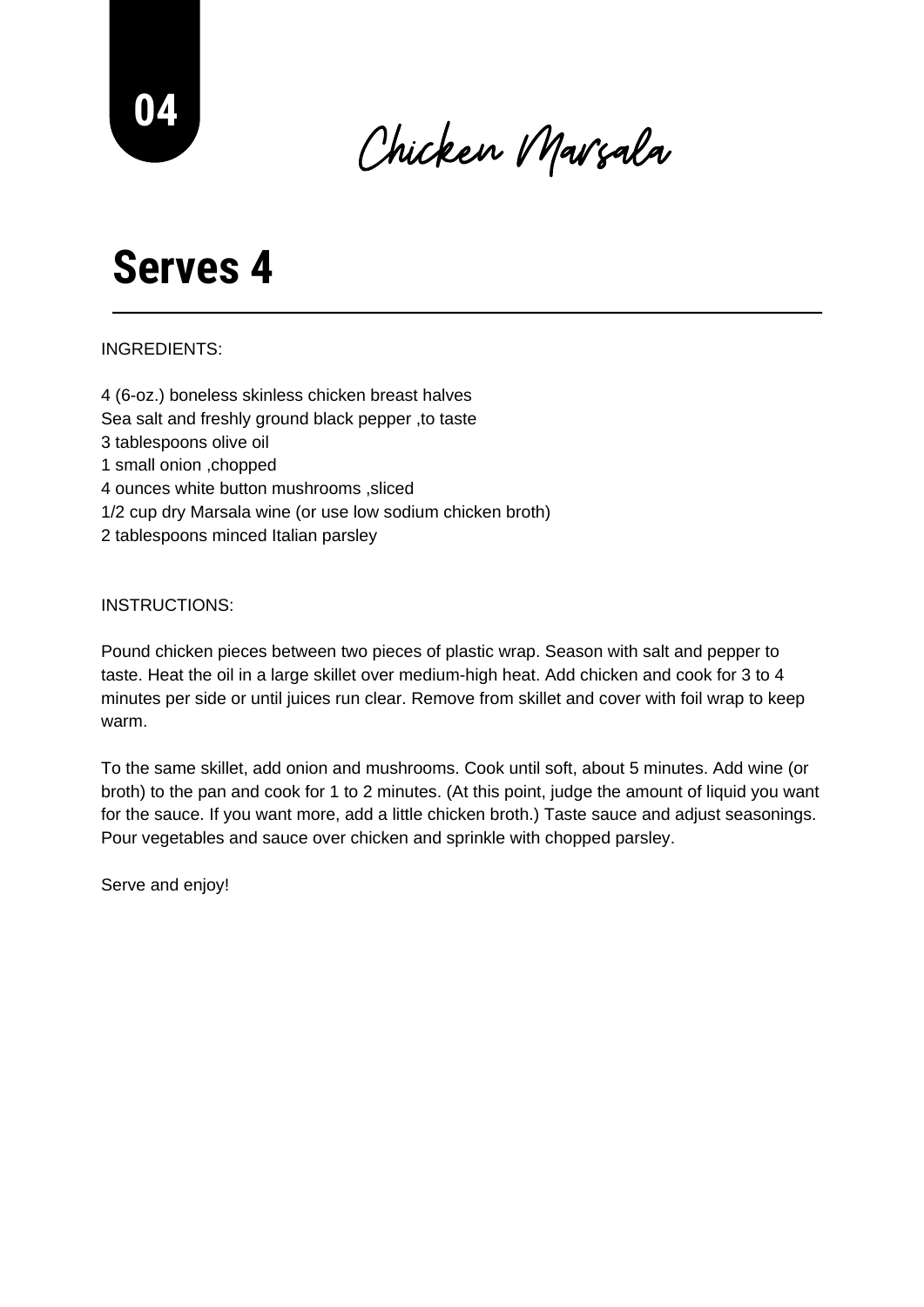Mushroom and Oregano Chicken Thighs

#### INGREDIENTS:

1 tablespoon coconut oil 2 cloves galric, minced 1 small onion, chopped 2 teaspoons dried oregano 2 pounds boneless, skinless chicken thighs 1/4 cup low sodium chicken broth Sea salt and freshly ground black pepper to taste 2 tablespoons coconut aminos 2 cups chopped mushrooms 1 cup chopped celery 1/2 cup chopped carrot

#### INSTRUCTIONS:

In a large skillet over medium heat, heat coconut oil. To the skillet add the garlic, onion, oregano and chicken. Cook for 10 minutes, until onion is tender and chicken is brown. To the chicken mixture, add the remaining ingredients and turn heat down to low. Cover and simmer for 15 minutes, until chicken is cooked through and vegetables are tender. Serve warm.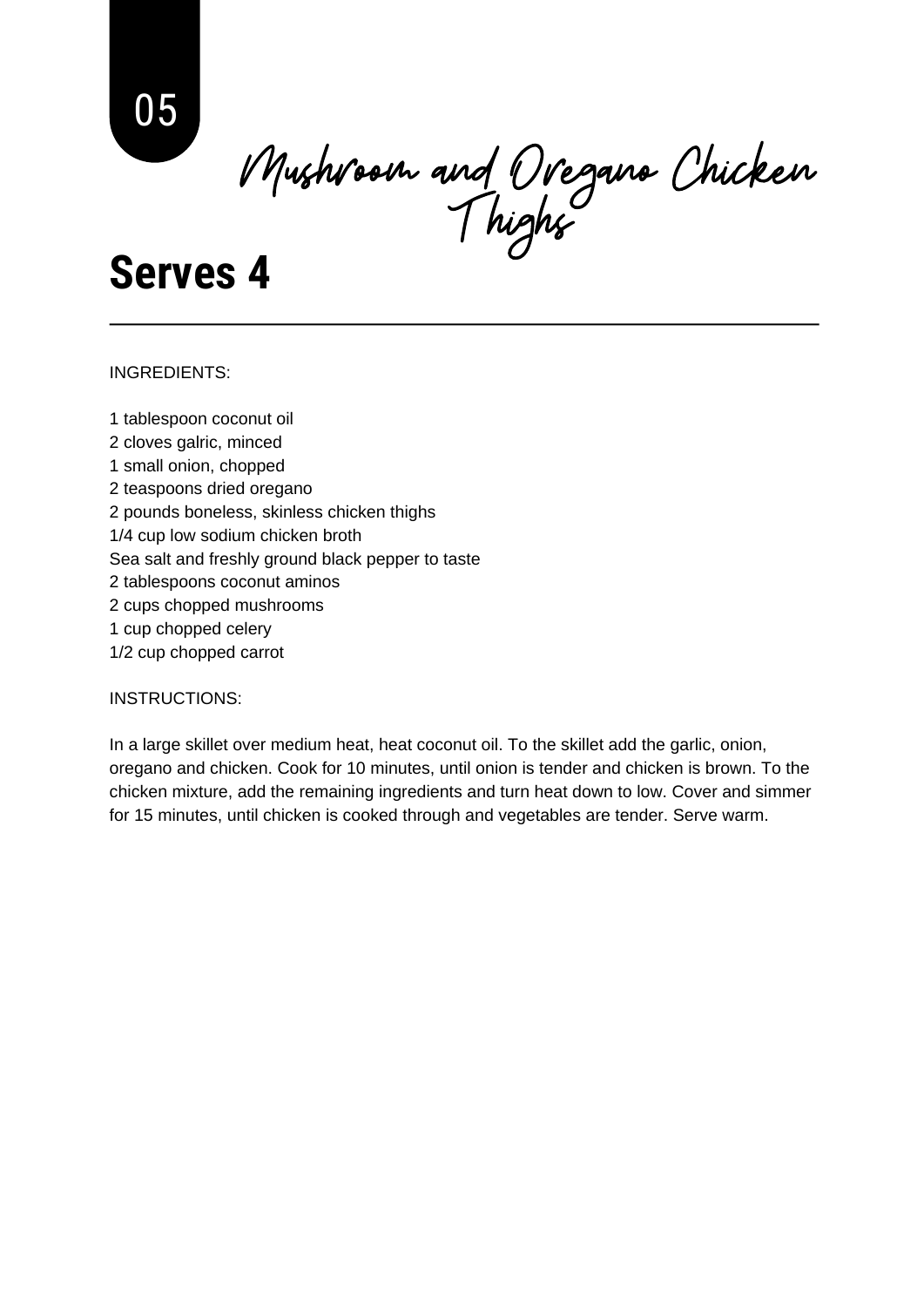Thai Chicken Lettuce Wraps

INGREDIENTS:

1/2 cup almond butter 1/2 cup water 4 tablespoons coconut aminos 4 cloves garlic, minced 2 tablespoons ghee, or use coconut oil 4 (6-oz.) boneless, skinless chicken breasts 24 Bibb or Romaine lettuce leaves 8 cabbage leaves, chopped 2 cups broccoli, chopped 2 large carrots, shredded 1 large green onion, sliced 2 cups cilantro, chopped Sea salt and freshly ground black pepper to taste

INSTRUCTIONS:

In a large bowl, add first 4 ingredients (almond butter through garlic) and mix well. Cover bowl and let sit overnight in the refrigerator, or at room temperature for 1 hour.

Preheat grill to MEDIUM-HIGH. Brush grill grate with coconut oil.

Season chicken with sea salt and pepper. Place chicken on grill for 4 to 6 minutes per side or until juices run clear; remove from grill and cut into 1/2" cubes.

On a plate, spread out washed romaine leaves. Fill each leaf with chicken, broccoli, cabbage, carrots, onion, and cilantro. Drizzle with almond butter sauce and serve.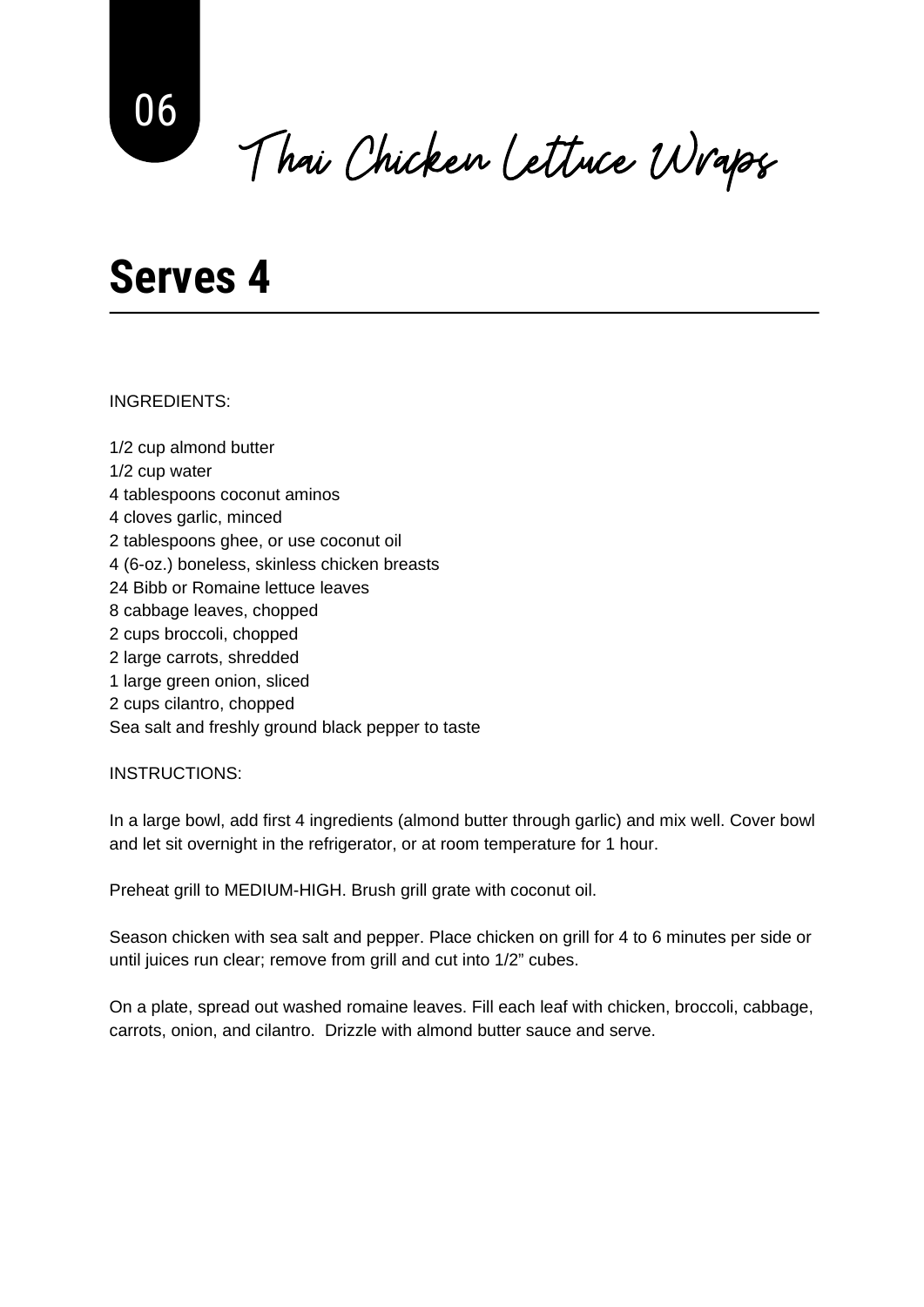Jalapeno Chicken Meatballs 07

INGREDIENTS:

- 2 pounds ground chicken 1/4 cup coconut flour Sea salt and freshly ground black pepper to taste 2 cloves garlic, minced 2 tablespoons fresh chopped basil 2 large jalapenos, seeded and chopped 1 tablespoon coconut oil 2 (14-ounce) cans stewed tomatoes 2 tablespoons tomato paste 1 teaspoon raw honey 1 tablespoon garlic powder
- 1 tablespoon onion powder

#### INSTRUCTIONS:

In a large bowl, mix the first 6 ingredients (ground chicken through jalapenos). Form meat mixture into meatballs.

In a large skillet over medium heat, heat coconut oil. To the skillet, add the meatballs and cook for 5 minutes on each side. To the skillet, add the remaining ingredients and stir. Simmer for 10 minutes, until meatballs are no longer pink in the center and cooked through. Serve warm.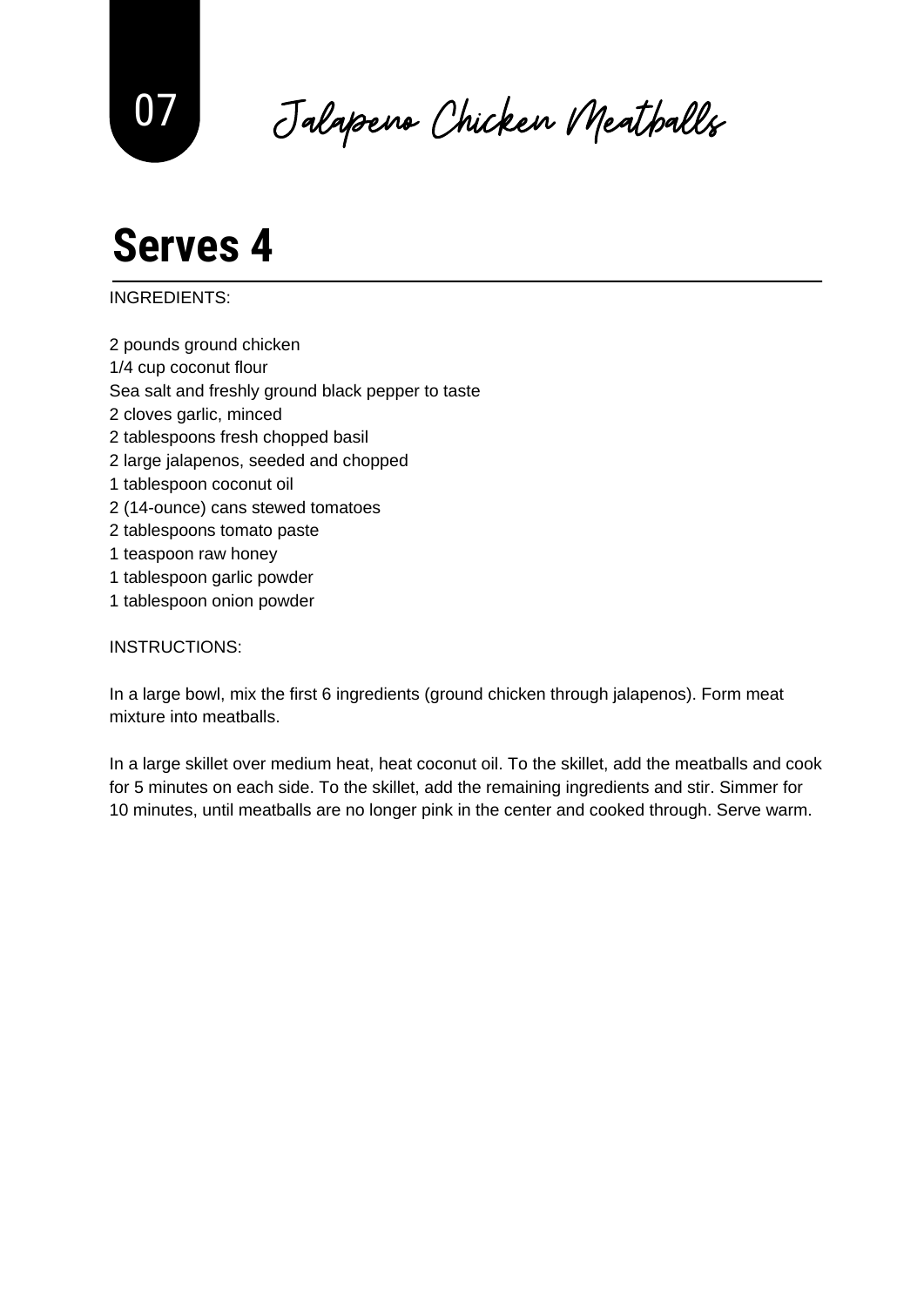Red Wine and Cherry Chicken **<sup>08</sup>**

DO-AHEAD TIP: Marinate chicken overnight or for at least 4 hours (see recipe).

#### INGREDIENTS:

1 cup pitted cherries, fresh or frozen 1 cup dry red wine 2 tbsp raw honey 1/2 tbsp sea salt 1 tsp freshly ground black pepper 1/2 teaspoon crushed red pepper flakes 4 (6-oz.) boneless skinless chicken breast halves 2 tbsp ghee ,or use coconut oil

#### INSTRUCTIONS:

In a blender or food processor, combine all ingredients except chicken and ghee (or coconut oil); blend until smooth. Place chicken in a large zipper-topped plastic bag; pour cherry/wine mixture on top. Seal bag and refrigerate overnight or for at least 4 hours.

At time of cooking, remove chicken from marinade (reserving marinade). Melt the ghee (or coconut oil) in a large skillet over medium-high heat; add chicken and sear for 4 to 6 minutes per side or until juices run clear; remove from skillet and keep warm.

Add reserved marinade to the skillet; bring to a boil then reduce heat and simmer for 10 minutes or until reduced. Serve sauce over chicken.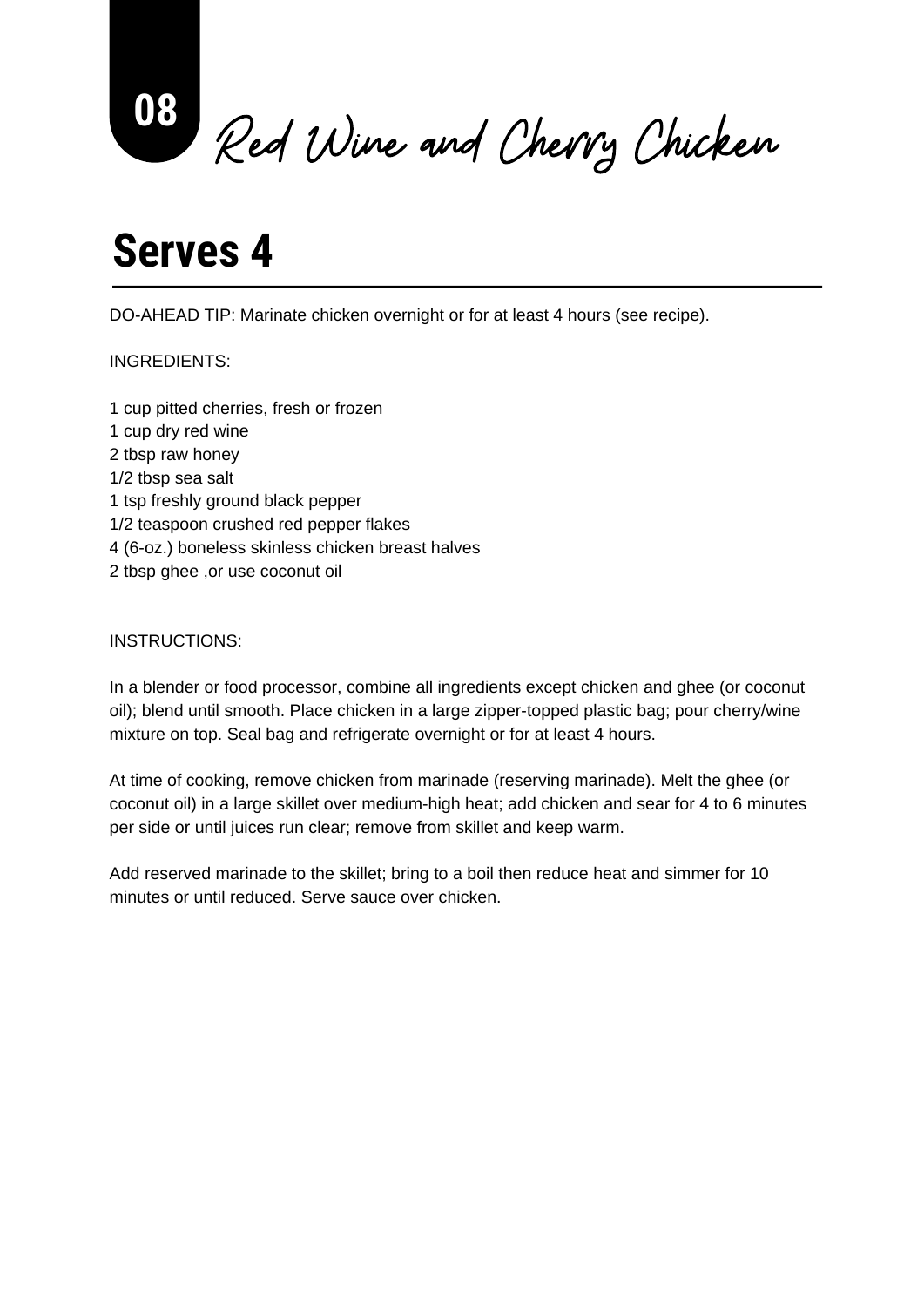Skillet Curry Chicken <sup>09</sup>

#### INGREDIENTS:

4 boneless skinless chicken breast halves 1 tablespoon balsamic vinegar Sea salt and freshly ground black pepper, to taste 1 tablespoon curry powder, divided 2 tablespoons coconut flour, divided 2 tablespoons olive oil 1 lime, quartered Chopped cilantro, for garnish

#### INSTRUCTIONS:

Rub the chicken with balsamic vinegar then sprinkle one side with salt, pepper, half of the curry powder and half of the flour. Heat the olive oil in a large skillet over medium-high heat; add chicken, floured sides down. Carefully add remaining spices and flour to the chicken in the pan; reduce heat to medium and cook for about 5 minutes per side, depending on thickness\*.

Serve chicken with a lime wedge and chopped cilantro over the top.

\*Leanne's Note: If desired, you can pound partially frozen chicken to reduce thickness (and therefore cooking time). Place chicken between layers of wax paper or plastic wrap and pound with a meat mallet or rolling pin.